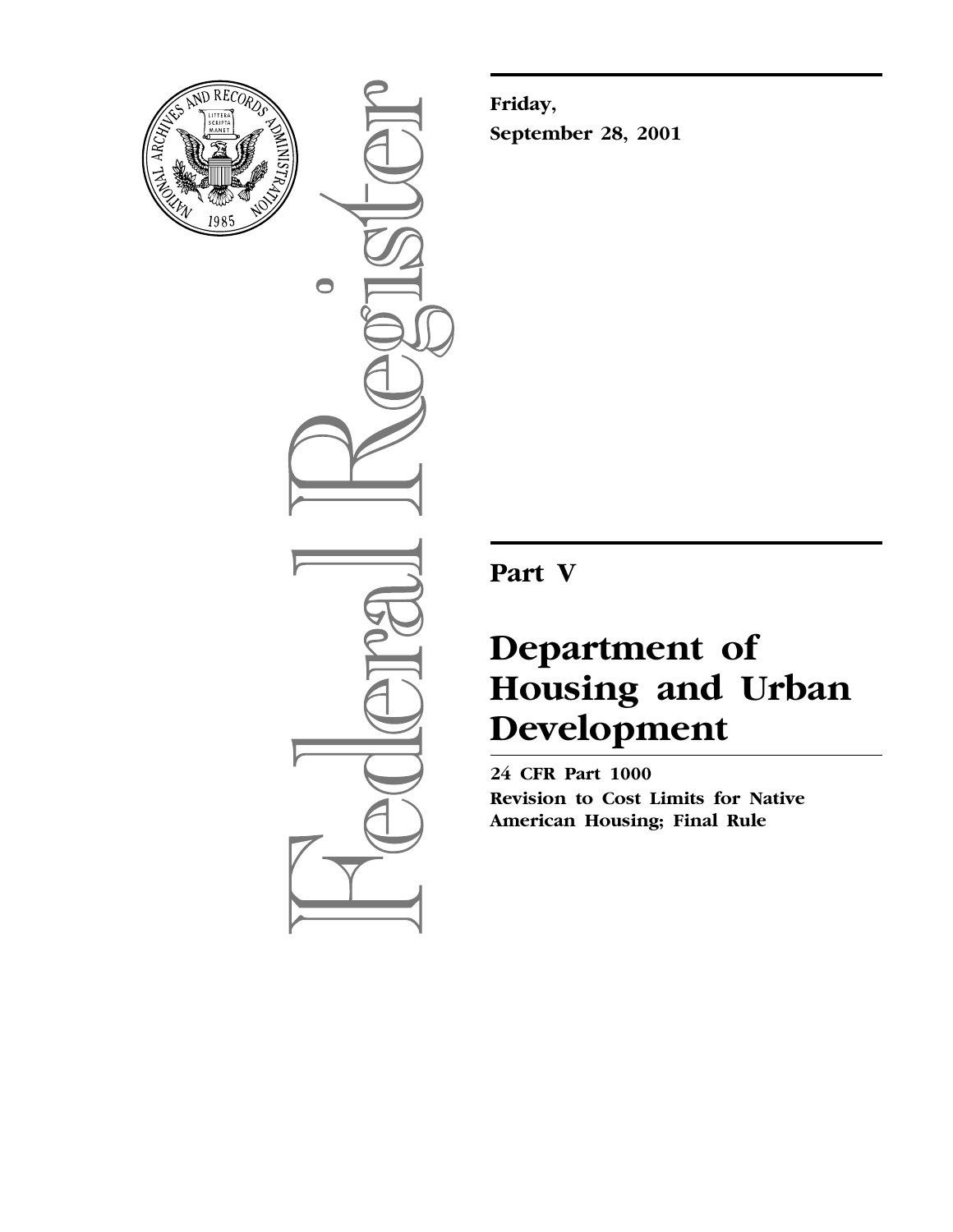# **DEPARTMENT OF HOUSING AND URBAN DEVELOPMENT**

# **24 CFR Part 1000**

**[Docket No. FR–4517–F–02]**

**RIN 2577–AC14**

# **Revision to Cost Limits for Native American Housing**

**AGENCY:** Office of the Assistant Secretary for Public and Indian Housing, HUD. **ACTION:** Final rule.

**SUMMARY:** This rule revises HUD's regulations regarding the way construction costs are controlled in the Indian Housing Block Grant (IHBG) program administered by IHBG grantees, who are Indian tribes or their tribally designated housing entities (TDHEs). This rule replaces the system of HUDestablished Dwelling Construction and Equipment costs (DC&Es) with a choice between HUD-established Total Development Costs (TDCs) or standards established by the tribe/TDHE based on standards in its geographic area. This rule also provides that the construction, acquisition, or assistance of nondwelling structures is either subject to tribally developed standards or to documentation of comparability to the size, design and amenities of similar buildings constructed in the geographic area. This rule follows an April 20, 2000 proposed rule and takes into consideration the public comments received on the proposed rule. After careful consideration of all the public comments received on the April 20, 2000 proposed rule, HUD has decided to adopt the proposed rule without significant change.

**DATES:** Effective Date: October 29, 2001. The information collection requirements required by this rule, however, will not be effective until the Office of Management and Budget (OMB) approves them under the Paperwork Reduction Act of 1995 and assigns them a control number. Publication of the control number, which will be by separate **Federal Register** notice, notifies the public that OMB has approved these information collection requirements.

## **FOR FURTHER INFORMATION CONTACT:**

Bruce Knott, Office of Native American Programs, at 303–675–1600, extension 3302, or email him at the following address: Bruce\_A.\_Knott@hud.gov. Persons with hearing or speech impairments may access the above telephone number via TTY by calling the Federal Information Relay Service at 1–800–877–8339.

# **SUPPLEMENTARY INFORMATION**

# **I. Statutory Background**

The implementing regulations for the Native American Housing Assistance and Self-Determination Act (NAHASDA) (25 U.S.C. 4101 *et seq.*) provide for the control of construction costs through HUD-established Dwelling Construction and Equipment limits, also referred to as DC&Es. (see 24 CFR 1000.156). The DC&E limits replaced a limit called Total Development Cost (TDC) which included an amount for DC&E as well as other costs such as administration, planning, site acquisition and financing. The tribe/ TDHE is responsible for insuring that the amount of IHBG funds used for each unit does not exceed the most recently published DC&E limit for the area.

In an effort to provide flexibility in high cost situations, DC&E standards were designed to limit only the hard costs of construction within five feet of the foundation. Nevertheless, tribes/ TDHEs which began using DC&E limits in place of TDC limits in accordance with 24 CFR part 1000 discovered that the new limits were still inadequate.

#### **II. The April 20, 2000 Proposed Rule**

On April 20, 2000 (65 FR 21288), HUD published a proposed rule to amend 24 CFR part 1000. The purpose of the proposed rule was to implement changes for dwelling cost limits by replacing the system of HUD-established DC&E limits with a choice between HUD-established TDC limits or tribally developed standards based on an assessment of local factors. The proposed rule also provided that the construction, acquisition, or assistance of non-dwelling structures be subject to tribally developed standards or to documentation of comparability to the size, design and amenities of similar buildings constructed in the geographic area.

#### **III. Public Comments, Generally**

The public comment period for the proposed rule closed on June 19, 2000. HUD received six public comments on the proposed rule. The comments were received from housing authorities, affiliated organizations and a law firm representing a municipality participating in the IHBG program.

Although the commenters expressed varying degrees of concern with the rule, most focus was on the narrow issue of mandatory HUD approval of excess construction costs where tribally developed alternative standards were in place. HUD appreciates the suggestions offered by the commenters and carefully considered the issues raised by them.

Nonetheless, HUD's responsibility to protect the interests of all tribal grant recipients is of paramount importance. Additionally, the extensive and diverse tribal participation in the development of the rule coupled with the low overall number of comments submitted on the proposed rule indicates that the rule and its underlying policies are supported by a majority of the affected entities.

Several of the commenters suggested technical changes that did not alter the substance of the proposed rule. These changes were incorporated where appropriate to improve readability or better explain the policies and procedures contained in the rule. For example, one commenter suggested that the term ''non-dwelling buildings'' be changed to ''non-dwelling activities'' or ''non-dwelling affordable housing activities.'' HUD responded to this suggested change by replacing ''nondwelling building'' with ''non-dwelling structure.'' Another commenter suggested moving a sentence from 24 CFR 1000.158 to 1000.156. HUD responded by moving the sentence as suggested since the modification improved the clarity of the rule.

#### **IV. This Final Rule**

For the reasons discussed below, HUD has decided to adopt the April 20, 2000 proposed rule without significant change. The following section of the preamble contains a discussion of the significant issues raised by the public commenters and HUD's response to their comments.

# **V. Discussion of the Public Comments Received on the April 20, 2000 Proposed Rule**

*Comment: Existing DC&E standards are adequate to cover the cost of constructing affordable residential dwellings.* If TDC limits are restored, difficulties will arise in completing the construction of projects. DC&E standards should be retained.

*HUD Response:* The proposed rule change was initiated at the request of a large number of Indian tribes and organizations whose past experiences under the rule indicated that DC&E standards created barriers to the provision of affordable housing. Given the minimal comment on this proposed rule, HUD believes that the majority of tribes and TDHEs agree.

*Comment: HUD should allow participants to continue using DC&E standards rather than requiring them to choose between published TDCs or tribally developed standards since TDCs are inadequate in areas with particularly high infrastructure costs.* If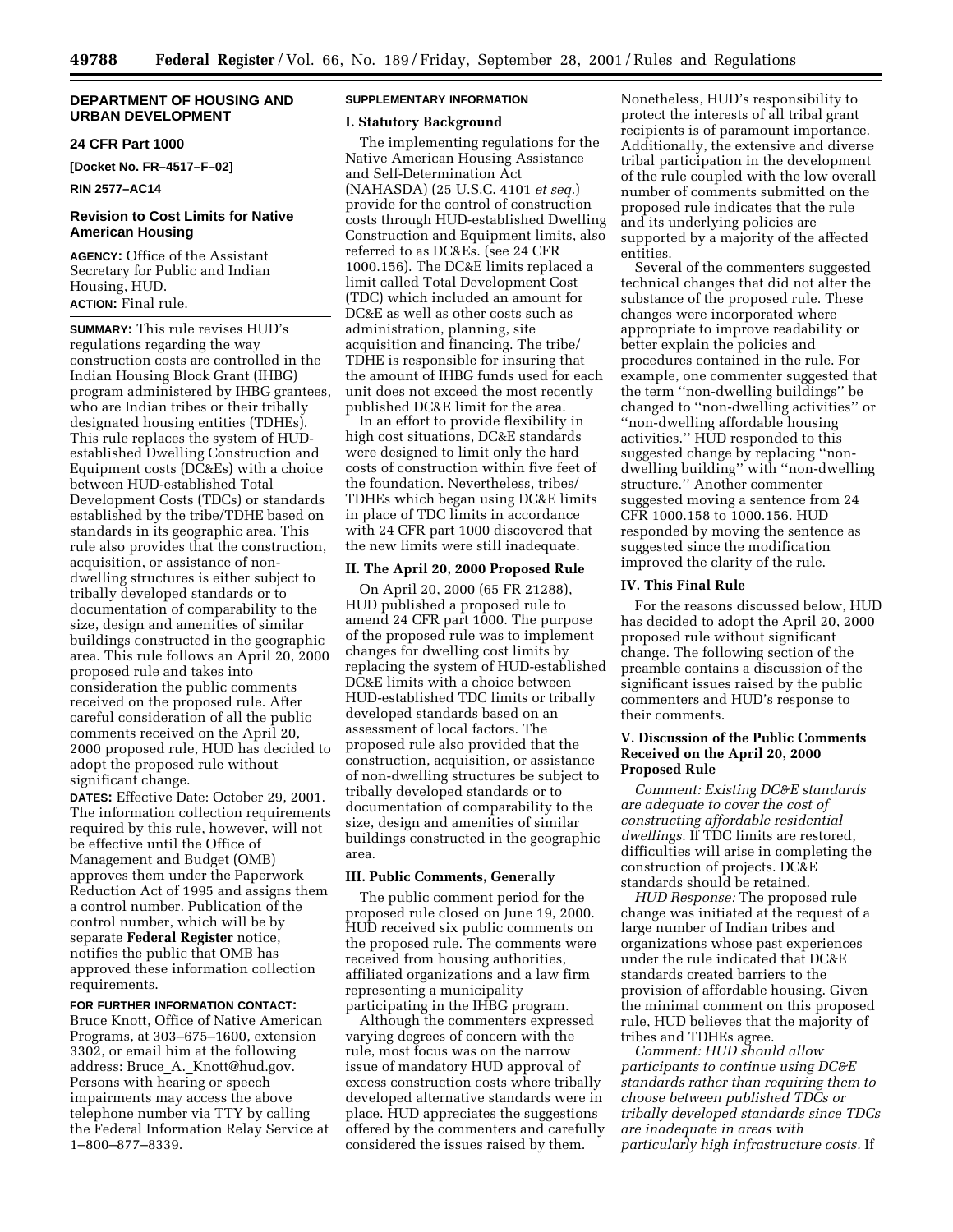it is necessary to reinstate the TDC limits for the benefit of a majority of tribes, the rule should allow tribes the option to use DC&E limits as an acceptable alternative. While the option of allowing tribes to determine their own TDC limits may appear to be a solution to the way construction costs are controlled, this option can result in a significant amount of research and effort on the part of a tribe.

*HUD Response:* Although infrastructure costs within a housing site are included in TDC limits, the recipient may request an increased cost limit where necessary for a specific dwelling unit or project. The recipient may also provide documentation to HUD supporting a general increase in cost limits for their area if the cost of developing housing is consistently higher than the published cost limits. Furthermore, the TDC standard contained in the final rule poses no limitation on the cost of infrastructure outside the boundaries of a housing site. Given the ability of recipients to request an increase in cost limits where justified by local conditions, HUD believes that the potential benefit of maintaining dual limits is outweighed by the administrative burden of establishing and enforcing a second set of standards.

*Comment: The term ''local'' should be expressly defined in the rule.* This term is used throughout the rule and given the importance of the term for tribal formulations of written standards for houses and non-dwelling buildings, HUD should define this term.

*HUD Response:* To the maximum extent allowable under the enabling legislation, 24 CFR part 1000 encourages tribes to develop and implement programs in a regulatory environment supportive of self-determination. For the purposes of the final rule, the term ''local'' is given its usual and customary meaning, referring to the tribe's general geographic area.

*Comment: HUD should describe in detail the procedure for reviewing tribally developed written standards for affordable housing programs.* The rule should contain provisions for discussion or negotiation between a tribe and HUD before HUD makes a final decision to disapprove or modify tribal standards and a specific certification process should be included to address those instances when HUD accepts tribal standards under 24 CFR 1000.158 or 1000.162(c).

*HUD Response:* The rule does not include provisions for HUD's review and approval of tribally developed standards. HUD's review of tribally developed standards will, instead, be conducted in accordance with 24 CFR part 1000, subpart F which describes procedures for monitoring of recipients and the process for notification, discussion and appeal of HUD determinations. The rule does contain, in both 24 CFR 1000.158 and 1000.162, a narrative description of the process and the recordkeeping a tribe must employ when it elects to develop and use its own written standards.

*Comment: The rule should specifically address the danger of earthquakes as a consideration in the development of written tribal standards.* In order to ensure the safety and structural integrity of tribal homes and buildings in areas of active geological fault lines, the rule needs to require standards that address these concerns.

*HUD Response:* The list of considerations contained in 24 CFR 1000.158 is not exhaustive. It is intended to provide examples of items that may be assessed in the formulation of written tribal standards. A number of other environmental concerns, such as flooding, hurricanes and permafrost, are not expressly included in the list of considerations. These areas, along with the design or retrofitting of structures to withstand earthquake hazards, are addressed under generally applicable environmental regulations or other local codes and ordinances. Thus, they need not be specifically enumerated in the rule. These factors do, however, fall within the listed considerations of environmental concerns and mitigations, climate and design and construction features that are reasonable and necessary to provide decent, safe, sanitary and affordable housing.

*Comment: The requirement for HUD approval of project costs exceeding 110% of the TDC limit should be eliminated or, in the alternative, the maximum allowable amount by which costs may exceed the TDC limit without HUD approval should be raised.* If the tribe is allowed to develop its own standards for modest low income housing, the tribe should be allowed to develop the local costs of these standards. This requirement renders the development and adoption of local standards essentially meaningless.

*HUD Response:* The provision requiring HUD approval of project costs in excess of 110% of the TDC limit was added after completion of tribal consultation as a result of discussions conducted during pre-publication clearance. HUD believes that this provision is consistent with the intent of the consulting group since it operates for the general protection of all tribes for which program funds are being used to develop moderately designed housing. Tribes may still adopt written standards

pursuant to 24 CFR 1000.158(b) and 1000.162(c)—and must request HUD review and approval only in extreme cost situations. In those situations where published TDC limits are inadequate to develop moderately priced housing, the tribe has the alternative of requesting revised limits for an individual project or their local area. Thus, the imposition of the 110% of TDC threshold for requiring HUD approval does not significantly curtail program flexibility.

*Comment: Remove language in 24 CFR 1000.158(c) and 1000.162(a) which includes ''funding from all sources'' in the maximum development cost.* A tribe should be allowed to add non-NAHASDA funds on top of the TDC and not have these funds included in the TDC. Under the prior TDC and DC&E guidance, tribes were allowed to exclude donations from TDC consideration. To now include donations in the TDC limit is a substantial deviation from all prior practices and guidance.

*HUD Response:* Grant recipients are required under 24 CFR 1000.156 to develop housing that is moderate in design and under 24 CFR 1000.160 to develop non-dwelling structures that are reasonable and necessary to accomplish the purpose of the intended building regardless of the source of funds. In the past, a limited number of recipients have developed housing that was more than moderate in design by providing non-HUD funded assistance in addition to the published maximum HUD assistance for the project. The language in question merely reiterates that maximum cost provisions apply to all units whether assisted in whole or part with NAHASDA funds.

#### **VI. Findings and Certifications**

## *Public Reporting Burden*

The information collection requirements contained in the rule will be submitted to the Office of Management and Budget for approval in accordance with the Paperwork Reduction Act of 1995 (44 U.S.C. 3501– 3520). The OMB approval number, once assigned, will be published in the **Federal Register**. An agency may not conduct or sponsor, and a person is not required to respond to, a collection of information unless the collection displays a valid control number.

# *Consultation with Indian Tribal Governments*

In accordance with Executive Order 13084, *Consultation and Coordination With Indian Tribal Governments*, issued on May 14, 1998, the Department has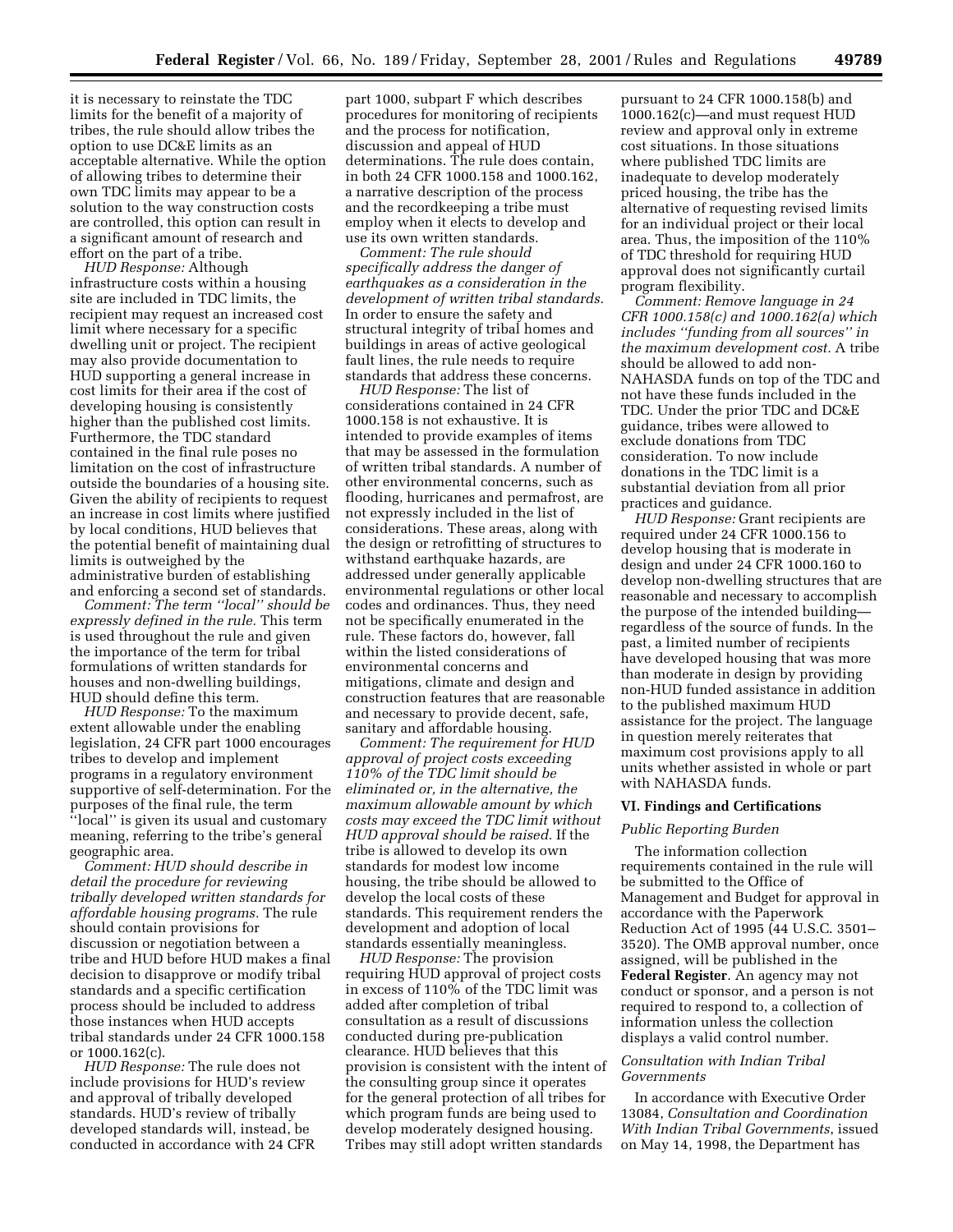consulted with representatives of tribal governments concerning the subject of this rule. As described above, the rule originated from concerns brought to HUD's attention by tribal representatives.

#### *Impact on Small Entities*

The Secretary, in accordance with the Regulatory Flexibility Act (5 U.S.C. 601–612) has reviewed and approved this final rule and in so doing certifies that this rule will not have a significant economic impact on a substantial number of small entities. While many TDHEs may be small entities, the effect of this rule developed in consultation with tribal representatives, will not be likely to have a significant impact on a substantial number of them. As mentioned above, it is expected that fewer than ten TDHEs will be affected by this rule. To the extent that small entities will be affected, the impact is expected to be beneficial, as a result of the consultation that has taken place. Accordingly, the economic impact of this final rule is not significant, and it will not affect a substantial number of small entities.

## *Environmental Impact*

A Finding of No Significant Impact with respect to the environment was made at the proposed rule stage in accordance with HUD regulations at 24 CFR part 50, which implement section 102(2)(C) of the National Environmental Policy Act of 1969. This finding remains applicable to this final rule and is available for public inspection between the hours of 7:30 a.m. and 5:30 p.m. weekdays in the Regulations Division at the address stated above.

## *Federalism Impact*

Executive Order 13132 (entitled ''Federalism'') prohibits an agency from publishing any rule that has federalism implications if the rule either imposes substantial direct compliance costs on State and local governments and is not required by statute, or the rule preempts State law, unless the agency meets the consultation and funding requirements of section 6 of the Executive Order. This rule would not have federalism implications and would not impose substantial direct compliance costs on State and local governments or preempt State law within the meaning of the Executive Order.

# *Unfunded Mandates*

The Unfunded Mandates Reform Act of 1995 (2 U.S.C. 1532) establishes requirements for Federal agencies to assess the effects of their regulatory actions on State, local, and tribal

governments and the private sector. This final rule does not impose a Federal mandate that will result in the expenditure by State, local, or tribal governments in the aggregate, or by the private sector, of \$100 million or more in any one year.

#### *Regulatory Review*

The Office of Management and Budget (OMB) has reviewed this rule under Executive Order 12866, *Regulatory Planning and Review,* issued by the President on September 30, 1993. OMB determined that this rule is a ''significant regulatory action'' as defined in section 3(f) of the Order (although not an economically significant regulatory action under the Order). Any changes made in this rule as a result of that review are identified in the docket file, which is available for public inspection during regular business hours in the Regulations Division, Office of General Counsel, Room 10276, U.S. Department of Housing and Urban Development, 451 Seventh Street, SW, Washington, DC 20410.

## *Catalog of Federal Domestic Assistance*

The Catalog of Federal Domestic Assistance Program number applicable to 24 CFR part 1000 is 14.867.

## **List of Subjects in 24 CFR Part 1000**

Aged, Community development block grants, Grant programs—housing and community development, Grant programs—Indians, Indians, Individuals with disabilities, Low and moderate income housing, Reporting and recordkeeping requirements.

Accordingly, for the reasons described in the preamble, HUD amends 24 CFR part 1000 as follows:

# **PART 1000—NATIVE AMERICAN HOUSING ACTIVITIES**

1. The authority citation for part 1000 continues to read as follows:

**Authority:** 25 U.S.C. 4101 *et seq.*; 42 U.S.C. 3535(d).

2. Revise § 1000.156 to read as follows:

# **§ 1000.156 Is affordable housing developed, acquired, or assisted under the IHBG program subject to limitations on cost or design standards?**

Yes. Affordable housing must be of moderate design. For these purposes, moderate design is defined as housing that is of a size and with amenities consistent with unassisted housing offered for sale in the Indian tribe's general geographic area to buyers who are at or below the area median income.

The local determination of moderate design applies to all housing assisted under an affordable housing activity, including development activities (*e.g.,* acquisition, new construction, reconstruction, moderate or substantial rehabilitation of affordable housing and homebuyer assistance) and model activities. Acquisition includes assistance to a family to buy housing. Units with the same number of bedrooms must be comparable with respect to size, cost and amenities.

3. Add new §§ 1000.158, 1000.160, and 1000.162 to read as follows:

# **§ 1000.158 How will a NAHASDA grant recipient know that the housing assisted under the IHBG program meets the requirements of § 1000.156?**

(a) A recipient must use one of the methods specified in paragraph (b) or (c) of this section to determine if an assisted housing project meets the moderate design requirements of § 1000.156. For purposes of this requirement, a project is one or more housing units, of comparable size, cost, amenities and design, developed with assistance provided by the Act.

(b) The recipient may adopt written standards for its affordable housing programs that reflect the requirement specified in § 1000.156. The standards must describe the type of housing, explain the basis for the standards, and use similar housing in the Indian tribe's general geographic area. For each affordable housing project, the recipient must maintain documentation substantiating compliance with the adopted housing standards. The standards and documentation substantiating compliance for each activity must be available for review by the general public and, upon request, by HUD. Prior to awarding a contract for the construction of housing or beginning construction using its own workforce, the recipient must complete a comparison of the cost of developing or acquiring/rehabilitating the affordable housing with the limits provided by the TDC discussed in paragraph (c) of this section and may not, without prior HUD approval, exceed by more than 10 percent the TDC maximum cost for the project. In developing standards under this paragraph, the recipient must establish, maintain, and follow policies that determine a local definition of moderate design which considers:

(1) Gross area;

- (2) Total cost to provide the housing;
- (3) Environmental concerns and mitigations;
	- (4) Climate;

(5) Comparable housing in geographical area;